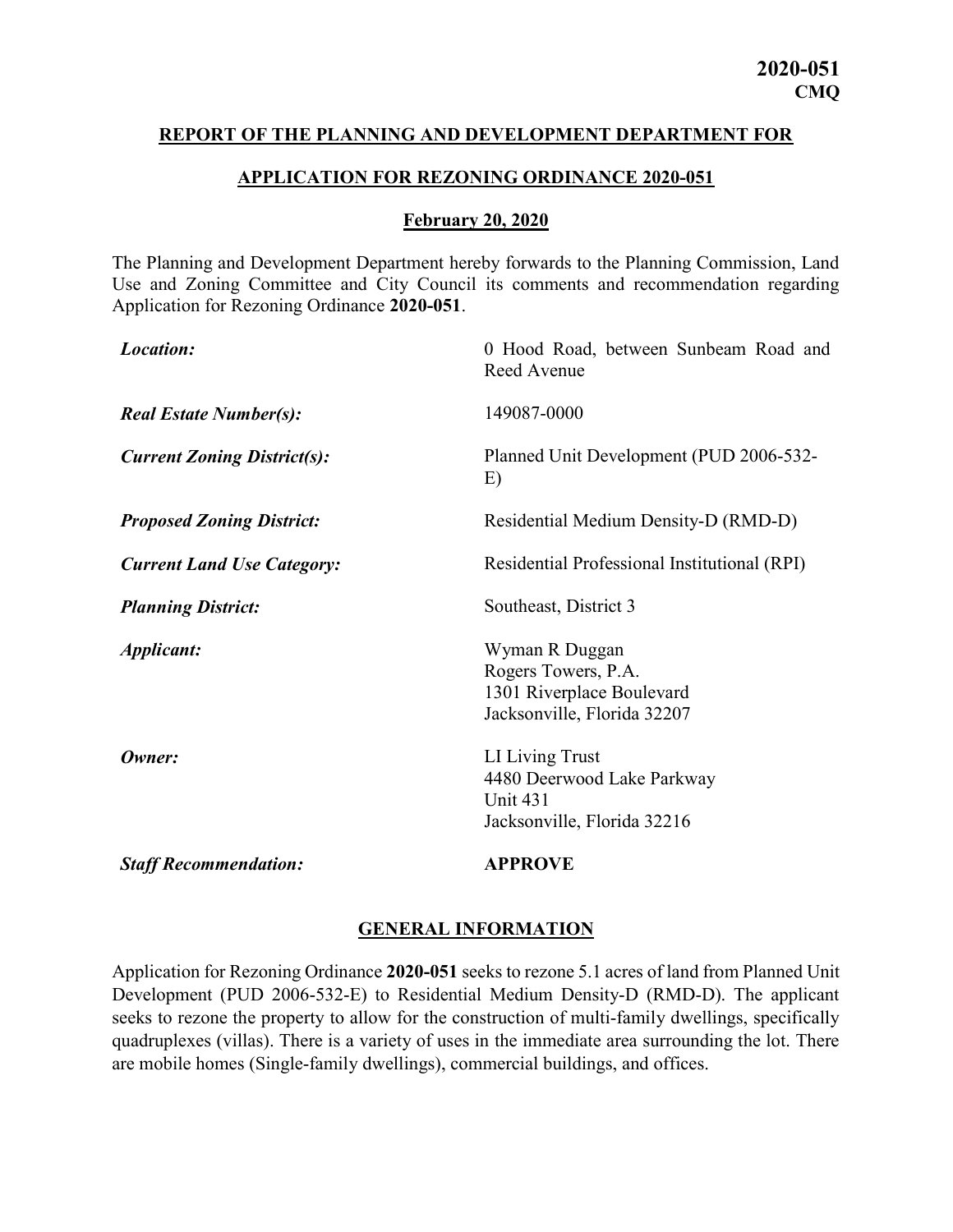#### PUD Ord. 2006-532-E was approved with the following conditions:

(a) Development shall proceed in accordance with the Traffic Engineering Division Memorandum dated May 30, 2006, and attached hereto as Exhibit 3, and the Transportation Planning Division Memorandum dated June 1, 2006, and attached hereto as Exhibit 4, or as otherwise approved by the Traffic Engineering Division and the Planning and Development Department.

(b) Signage shall conform to the requirements of the CRO Zoning District.

(c) On-site lighting shall be designed with full cut-offs and shielded from adjacent residential properties.

## The Planning & Development Department has reviewed the conditions of the enacted ordinance and forwards the following comments:

The conditions from PUD 2006-532-E will not be forwarded to the recommendation of this rezoning because conventional rezonings do not allow for conditions.

# STANDARDS, CRITERIA AND FINDINGS

Pursuant to Section 656.125 of the Zoning Code, an applicant for a proposed rezoning bears the burden of proving, by substantial competent evidence, that the proposed rezoning is consistent with the City's comprehensive plan for future development of the subject parcel. In determining whether a proposed rezoning is consistent with the 2030 Comprehensive Plan, the Planning and Development Department considers several factors, including (a) whether it is consistent with the functional land use category identified in the Future Land Use Map series of the Future Land Use Element; (b) whether it furthers the goals, objectives and policies of the Comprehensive Plan; and (c) whether it conflicts with any portion of the City's land use regulations. Thus, the fact that a proposed rezoning is permissible within a given land use category does not automatically render it consistent with the 2030 Comprehensive Plan, as a determination of consistency entails an examination of several different factors.

## 1. Is the proposed rezoning consistent with the 2030 Comprehensive Plan?

Yes. The proposed rezoning to RMD-D for multi-family residential use is consistent with the existing RPI land use category description within the Future Land use Element of the 2030 Comprehensive Plan. The subject site is located on the west side of Hood Road, a collector roadway, and just south of the intersection with Sunbeam Road, a collector roadway, within the RPI land use category and the Suburban Development Area. RPI in the Suburban Area is intended to provide low to medium density development. Development which includes medium density residential and professional office uses is preferred. RPI designations are preferred in locations which are supplied with full urban services and in locations which serve as a transition between commercial and residential land uses. The maximum gross density for RPI in the Suburban area is 20 units/acre; single use residential developments are pursuant to the requirements of the Medium Density Residential (MDR) category. A description of the category is noted below.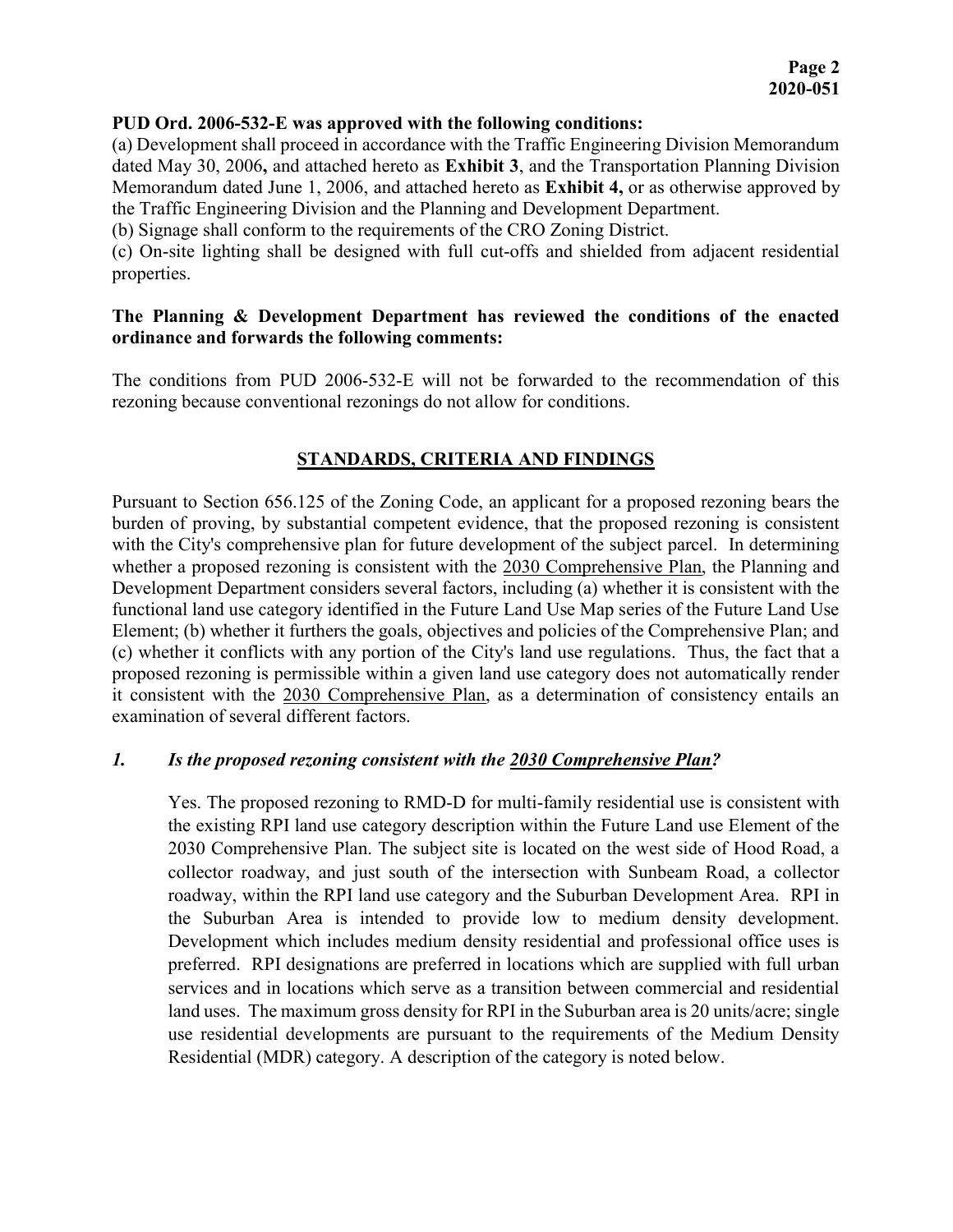## 2. Does the proposed rezoning further the goals, objectives and policies of the 2030 Comprehensive Plan?

Yes. According to the Future Land Use Element (FLUE), RPI in the Suburban Area is intended to provide low to medium density development. Development, which includes single family and Multi-family dwellings.

The proposed application is consistent with the following objectives, policies and goals of the Future Land Use Element (FLUE) of the 2030 Comprehensive Plan:

#### Objective 1.1

Ensure that the type, rate and distribution of growth in the City results in compact and compatible land use patterns, an increasingly efficient urban service delivery system and discourages the proliferation of urban sprawl through implementation of regulatory programs, intergovernmental coordination mechanisms, and public/private coordination.

Residential Professional Institutional (RPI) land use category along with the Residential Medium Density-D zoning district allows for the development of a multi-family dwellings on the subject property. This undeveloped lot would allow for infill in a suburban area, which consists of a variety of lot sizes lots and is integrated into a fabric of different uses. The surrounding uses consist of single family dwellings, commercial properties, and office uses. The land use category and zoning district provide for a gradual transition.

#### Policy 1.1.10

Gradual transition of densities and intensities between land uses in conformance with the provisions of this element shall be achieved through zoning and development review process.

The Sunbeam neighborhood is comprised of a mix of uses from residential to commercial uses and industrial zoning. The lots range from established platted properties from pre-consolidation to newer subdivisions developed within the last 20 years. The subject property abuts RMD-A. RMD-D is an appropriate zoning district for the proposed use. The subject property allows for a transition from single family dwellings to the west and the commercial properties to the north, south, and east.

#### Policy 1.2.9

Require new development and redevelopment in the Central Business District, Urban Priority Area, Urban Area, and Suburban Area to be served by centralized wastewater collection and potable water distribution systems when centralized service is available to the site. New septic tanks in this area maybe permitted only as interim facilities pursuant to the requirements of the Sanitary Sewer Sub-Element.

The subject property is will be served by centralized water and sewer.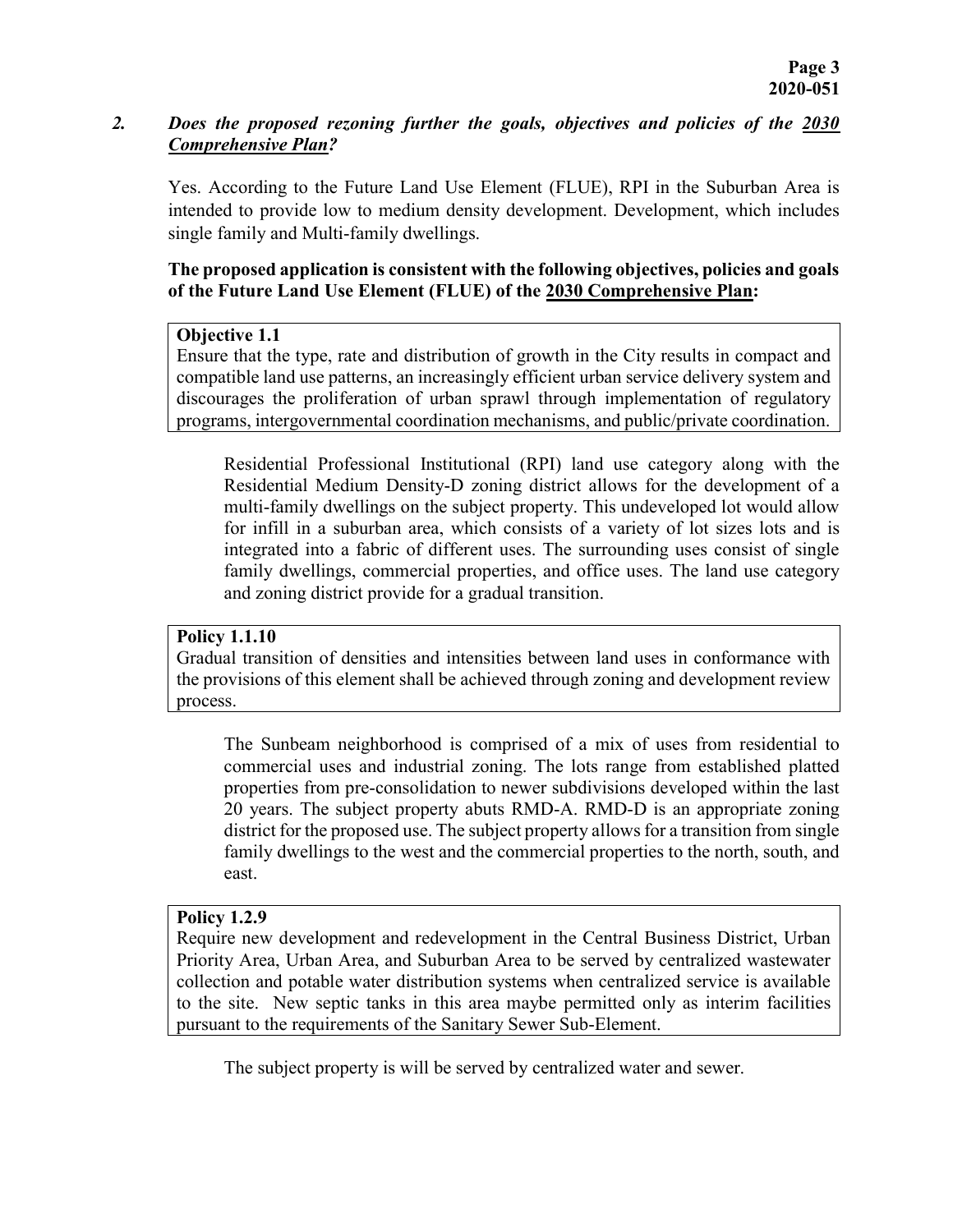## 3. Does the proposed rezoning conflict with any portion of the City's land use regulations?

No. The proposed rezoning is not in conflict with any portion of the City's land use regulations. The subject property meets the requirements of the RMD-D Zoning District as set forth in Section 656.313 of the Zoning Code.

## SURROUNDING LAND USE AND ZONING

The surrounding uses, land use category and zoning are as follows:

| Adjacent        |            | Land Use   Zoning District | <b>Current Use</b>             |
|-----------------|------------|----------------------------|--------------------------------|
| <b>Property</b> | Category   |                            |                                |
| <b>North</b>    | <b>RPI</b> | CO                         | Outside storage/parking lot    |
| <b>South</b>    | <b>RPI</b> | PUD 2006-532-E             | Vacant commercial              |
| East            | <b>RPI</b> | CO                         | Offices & parking lot          |
| West            | <b>RPI</b> | RMD-A                      | <b>Single Family Dwellings</b> |

The subject property is located in an area that is a mix of residential and commercial/office uses. Some of the lots were platted pre-consolidation and some subdivisions are less than a decade old. RMD-D is an appropriate zoning district for the proposed use. RMD-D provides a buffer and transition between CO and the larger residential lots in RMD-A to the west.

# SUPPLEMENTARY INFORMATION

Applicant provided evidence of posting sign on January 9, 2020.

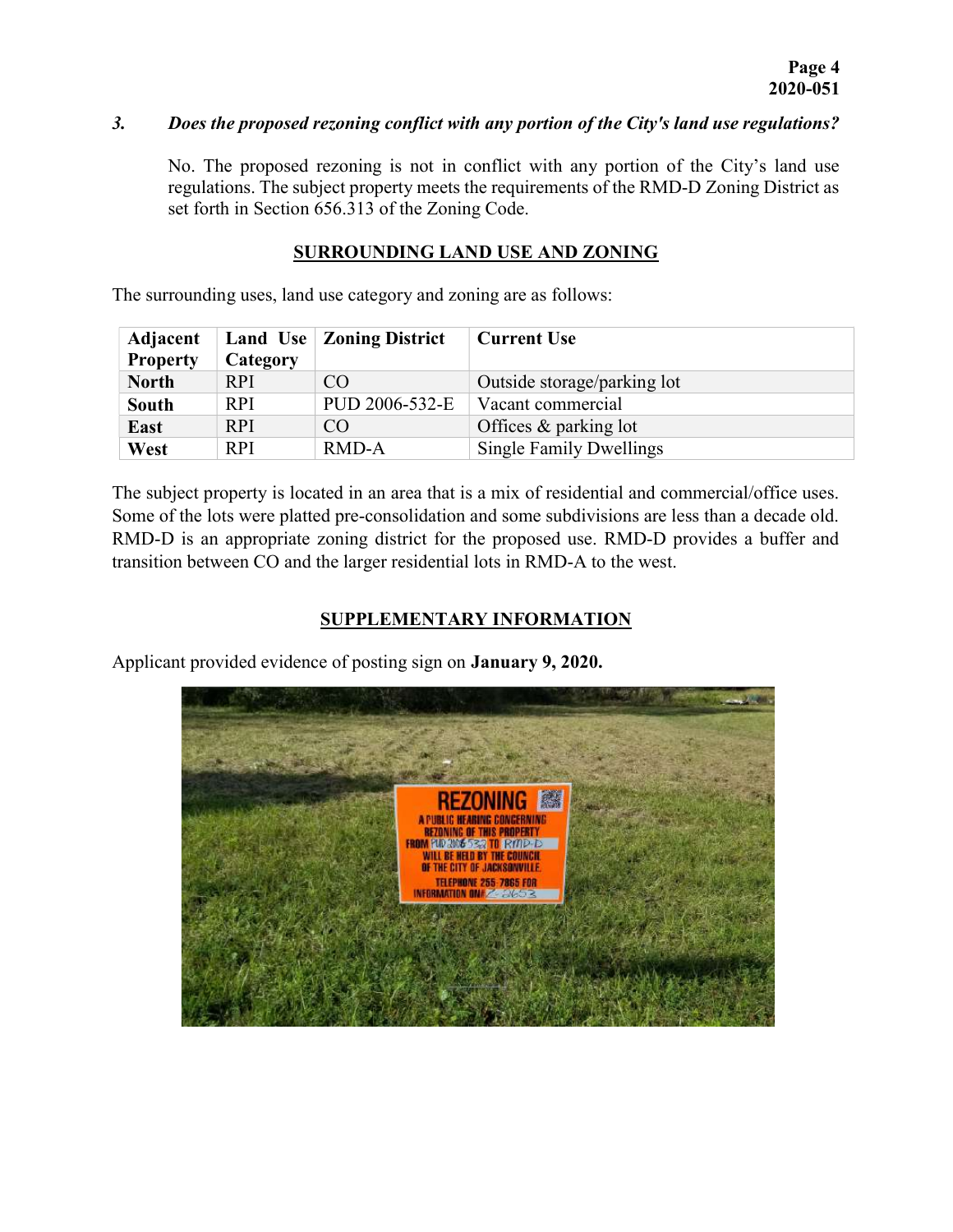# **RECOMMENDATION**

Based on the foregoing, it is the recommendation of the Planning and Development Department that Application for Rezoning Ordinance 2020-051 be APPROVED.



Aerial